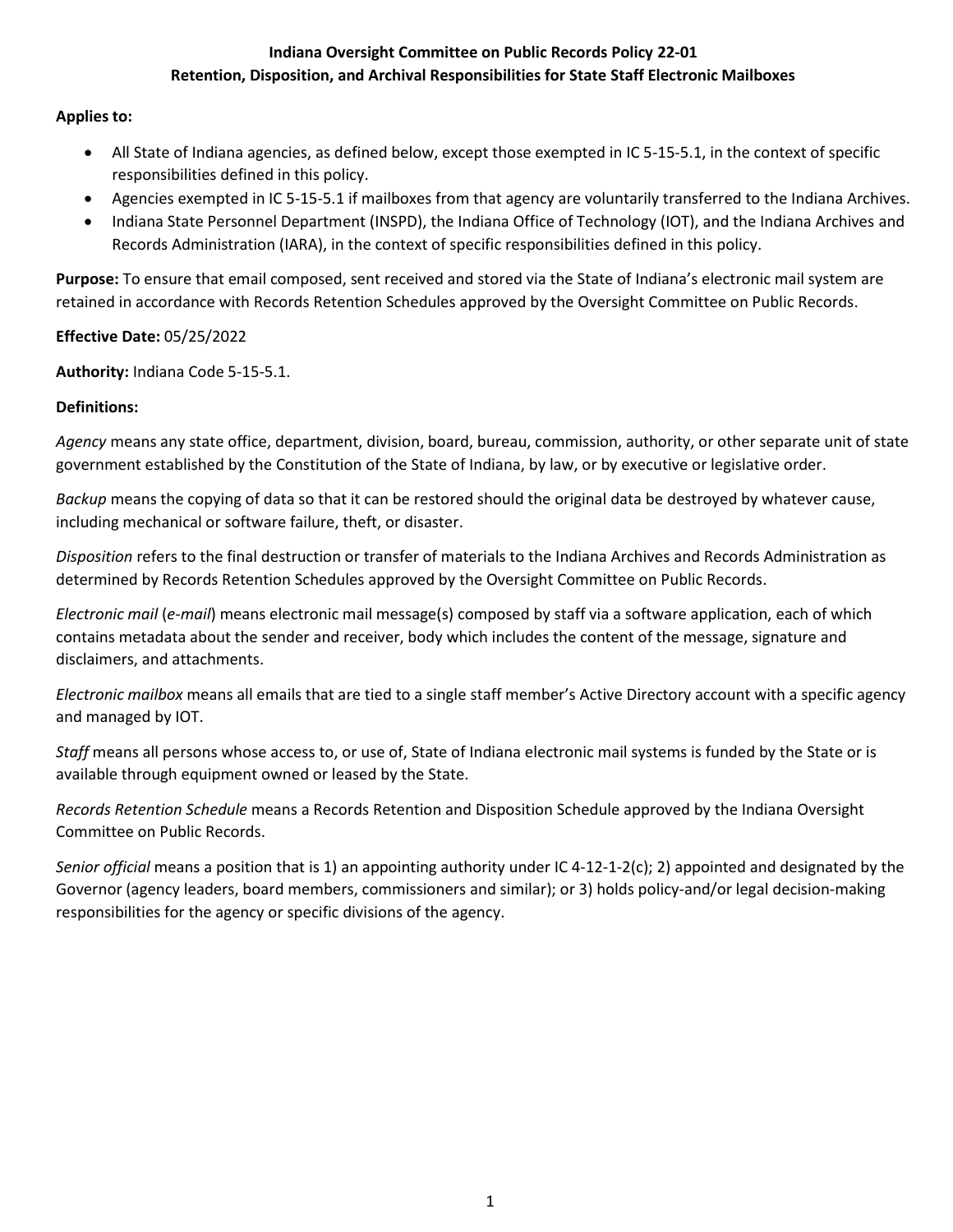# **Policy:**

- **1) Retention and disposition responsibilities:** When staff separates from their agency, the agency is responsible for requesting access to any electronic mailbox that must be retained in accordance with Records Retention Schedules approved by the Oversight Committee on Public Records or for the agency's own business continuity and operations purposes.
	- a) Agency staff authorized to request access may include the direct supervisor or manager of the separated staff member, any supervisor or manager at a higher level, or general counsel.
	- b) Access may be granted to any agency staff at the discretion of an agency staff member authorized to request access.
	- c) IOT will provide access to the electronic mailbox in accordance with extant IOT procedures for all agency staff for whom access has been requested.
	- d) Upon receipt of the electronic mailbox, the requesting agency assumes retention and disposition responsibility for the contents of the mailbox. IOT continues backup responsibilities in accordance with extant IOT procedures.
	- e) If the requesting agency elects to retain contents of the mailbox outside the scope of extant IOT procedure[s,](https://grc.iot.in.gov/RSAarcher/default.aspx?requestUrl=..%2fGenericContent%2fRecord.aspx%3fid%3d605453%26moduleId%3d66) the agency:
		- i) assumes access responsibility for contents of their copy of mailbox until such time as the contents are no longer required.
		- ii) is not exempt from complying with all applicable Records Retention Schedules approved by the Oversight Committee on Public Records, specifically the scheduled transfer of records to the Archives.
		- iii) is responsible for notifying the Archives in writing when the agency disposes of the agency copy of the mailbox contents if the Archives has ingested a copy of the contents of the mailbox.
	- f) IOT will manage mailboxes in accordance with the responsibilities laid out in extant IOT procedure[s.](https://grc.iot.in.gov/RSAarcher/default.aspx?requestUrl=..%2fGenericContent%2fRecord.aspx%3fid%3d605453%26moduleId%3d66)
	- g) IARA will assume preservation responsibilities for mailboxes which the Archives ingests in accordance with Records Retention Schedules and policies approved by the Oversight Committee on Public Records.
	- h) IARA and IOT are responsible for providing joint records management and data protection guidance to agencies, respectively, per IC 5-15-5.1-5(a)(15).

## **2) Disposition of Senior Official electronic mailboxes:**

- a) SPD is responsible for maintaining a list of job codes for Senior Officials (Appendix A), conducting annual audits to ensure the inclusion of any new applicable job codes, and providing a copy of the list to IARA and IOT each time it is updated.
- b) IARA and the Office of the Governor are responsible for annually reviewing and approving the list.
- c) IOT is responsible for excluding the electronic mailboxes of any staff who appear on the list of Senior Officials from any auto-deletion cycles that IOT establishes and maintaining the electronic mailboxes until they have been ingested by the Indiana Archives; notification is received from the Indiana Archives that a mailbox is not required for their collections and is approved for destruction; or the expiration of 1,095 days.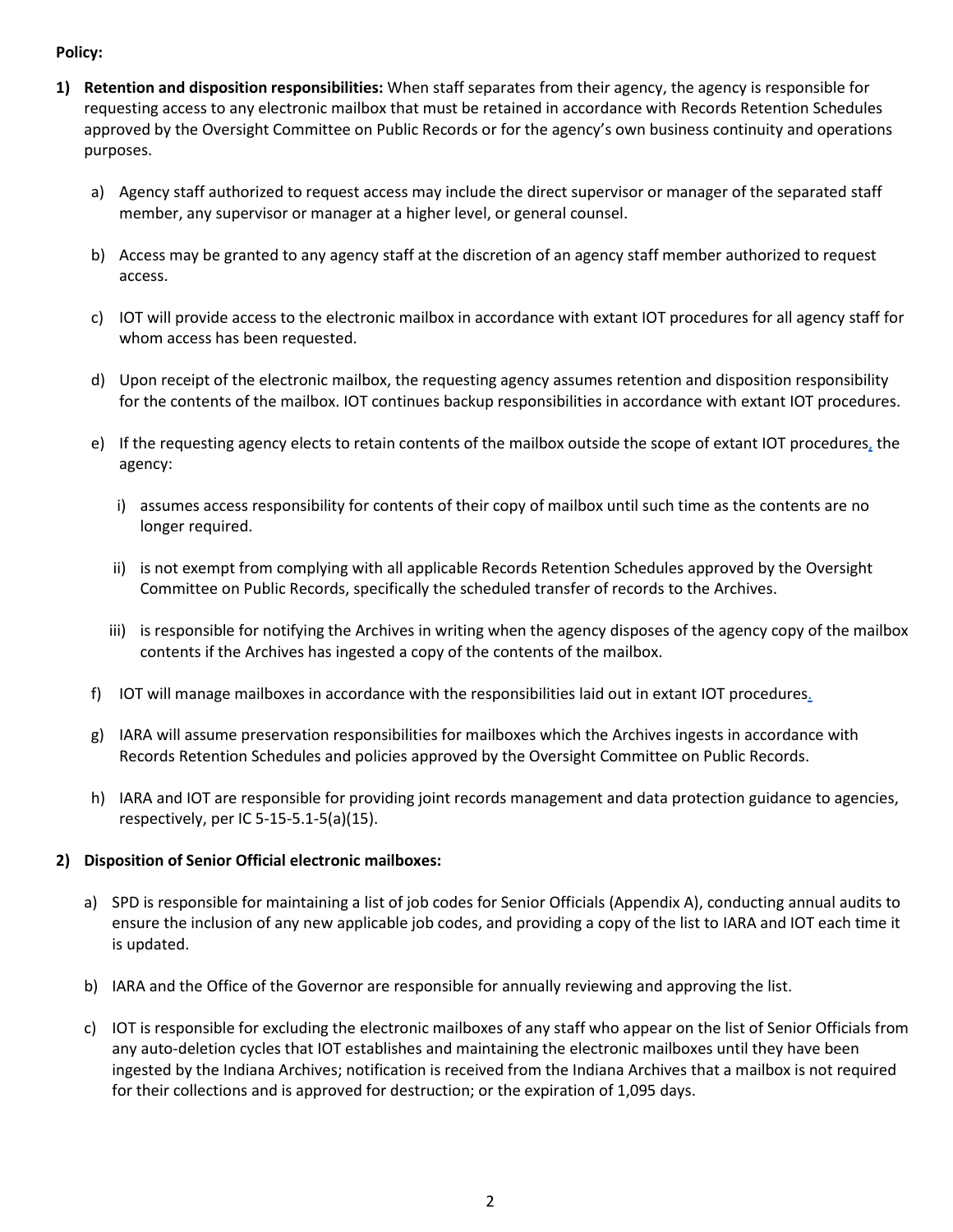- d) IOT may return the mailbox of staff who appear on the list of Senior Officials to standard auto-deletion cycles if:
	- i) A copy of the mailbox has been transferred to and accepted by the Indiana Archives under Record Series GRADM-3.
	- ii) IARA has notified IOT in writing that the mailbox does not fit the criteria for Record Series GRADM-3 or is not of permanent historical value and does not require transfer to the Indiana Archives.

### **3) Archival responsibilities:**

- a) IARA is responsible for assisting in the transfer of electronic mailbox contents that fall under GRADM-3 on the General Records Retention and Disposition Schedule for All State of Indiana Administrative agencies, ingesting these records in accordance with best practices and IARA policies, preserving these records, and managing access, in accordance with IC 5-14-3 or any supplementary agreements between IARA and the requesting agency.
- b) IARA is responsible for maintaining supplementary agreements between IARA and the requesting agency.
- c) IARA is responsible for working with agencies to ingest mailboxes as appropriate under Oversight Committee on Public Records Policy 02-01 and updating IOT when ingesting the mailbox of a user whose job code appears on the list maintained by SPD.
- **4) Relationships with existing policies:** This policy has been created within the context of the following documents.
	- *a) General Records Retention and Disposition Schedule for All State of Indiana Administrative Agencies*
	- *b) Indiana Office of Technology Email Retention and Recovery Responsibilities*
	- *c) Indiana Oversight Committee on Public Records Policy #02-01*